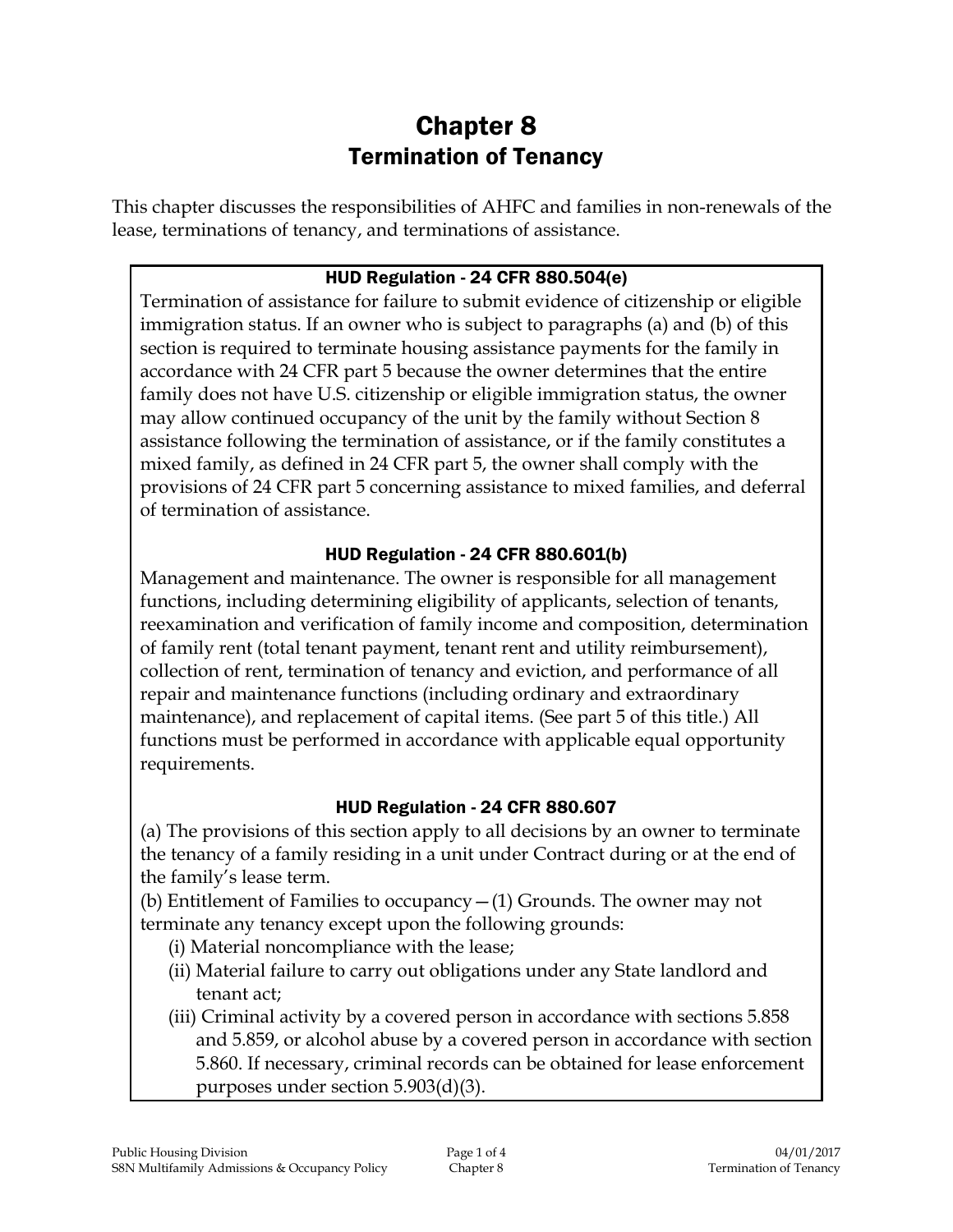(iv) Other good cause, which may include the refusal of a family to accept an approved modified lease form (see paragraph (d) of this section). No termination by an owner will be valid to the extent it is based upon a lease or a provisions of State law permitting termination of a tenancy solely because of expiration of an initial or subsequent renewal term. All terminations must also be in accordance with the provisions of any State and local landlord tenant law and paragraph (c) of this section.

#### Alaska Statute - AS 34.03.020

Terms and Conditions of Rental Agreement.

(a) The landlord and tenant may include in a rental agreement clauses and conditions not prohibited by this chapter or by law, including rent, terms of agreement, and other provisions governing the rights and obligations of the parties.

### AHFC Policy

AHFC has a HUD Model Lease for Subsidized Programs which includes the Lease and House Rules. AHFC shall terminate a tenancy in accordance with HUD Regulations, Alaska Statute, and family obligations stated in the Lease.

# 1. Reasonable Accommodation

A person with a disability may ask for a reasonable accommodation to address an AHFC adverse action notice. AHFC will examine each request for a reasonable accommodation to determine if an individual's disability may have contributed to an adverse notice.

# 2. Violence Against Women Act

#### HUD Regulation - 24 CFR 880.504(f)<sup>1</sup>

Protections for victims of domestic violence, dating violence, sexual assault, or stalking. The regulations of 24 CFR part 5, subpart L (Protection for Victims of Domestic Violence, Dating Violence, Sexual Assault, or Stalking), apply to this section.

## AHFC Policy

AHFC complies with the requirements under the Violence Against Women Act. See Exhibit 1-7 for those requirements.

 $\overline{a}$ <sup>1</sup> Revised in the *Federal Register*, November 17, 2016, Violence Against Women Reauthorization Act of 2013: Implementation in HUD Housing Programs; Docket No. FR-5720-F-01.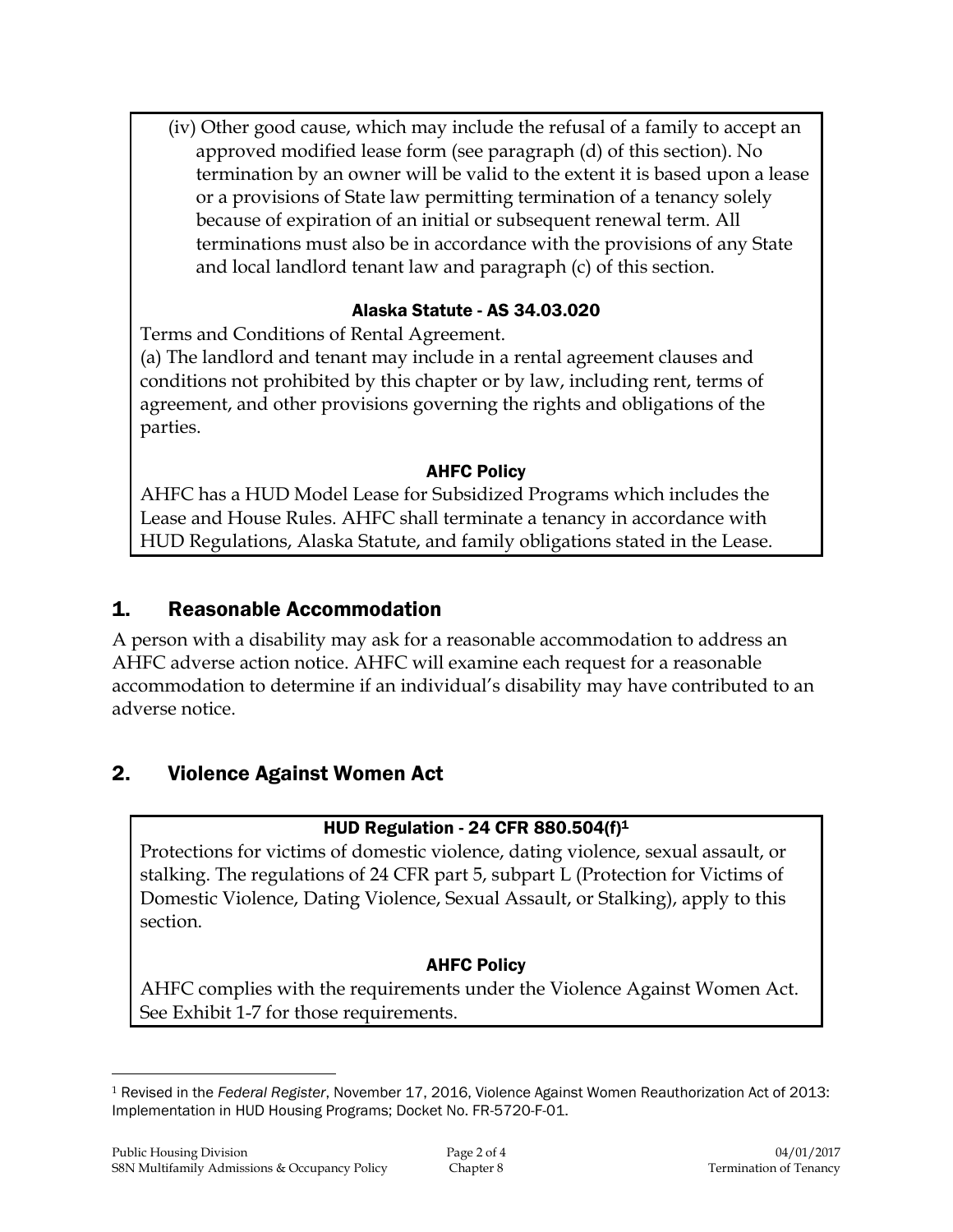# 3. Termination of Tenancy by Tenant

#### HUD Regulation - 24 CFR 880.606

The lease may, or in the case of a lease for a term of more than one year must, contain a provision permitting termination on 30 days advance written notice by the family.

### Alaska Statute - AS 34.03.290(b)

The landlord or the tenant may terminate a month to month tenancy by a written notice given to the other at least 30 days before the rental due date specified in the notice.

#### AHFC Policy

A tenant may terminate the lease by providing AHFC with a written notice 30 days prior to the next rental due date. At AHFC, the rental due date is the first day of each month. For a mid-month move, proper notice is 30 days prior to the rental due date for the month Tenant wishes to move.

If the Tenant does not give proper notice, Tenant shall be liable for rent up to the end of the 30 days from which notice was required or to the date the unit is re-rented, whichever date comes first.

# 4. Termination of Tenancy by AHFC

## HUD Regulation - 24 CFR 880.607(c)

(1) The owner must give the family a written notice of any proposed termination of tenancy, stating the grounds and that the tenancy is terminated on a specified date and advising the family that it has an opportunity to respond to the owner. (2) When a termination notice is issued for other good cause (paragraph  $(b)(1)(iv)$ of this section), the notice will be effective, and it will so state, at the end of a term and in accordance with the termination provisions of the lease, but in no case earlier than 30 days after receipt by the family of the notice. Where the termination notice is based on material noncompliance with the lease or material failure to carry out obligations under a State landlord and tenant act pursuant to paragraph  $(b)(1)(i)$  or  $(b)(1)(ii)$  of this section, the time of service must be in accord with the lease and State law.

#### Alaska Statute - AS 34.03.290(b)

The landlord or the tenant may terminate a month to month tenancy by a written notice given to the other at least 30 days before the rental due date specified in the notice.